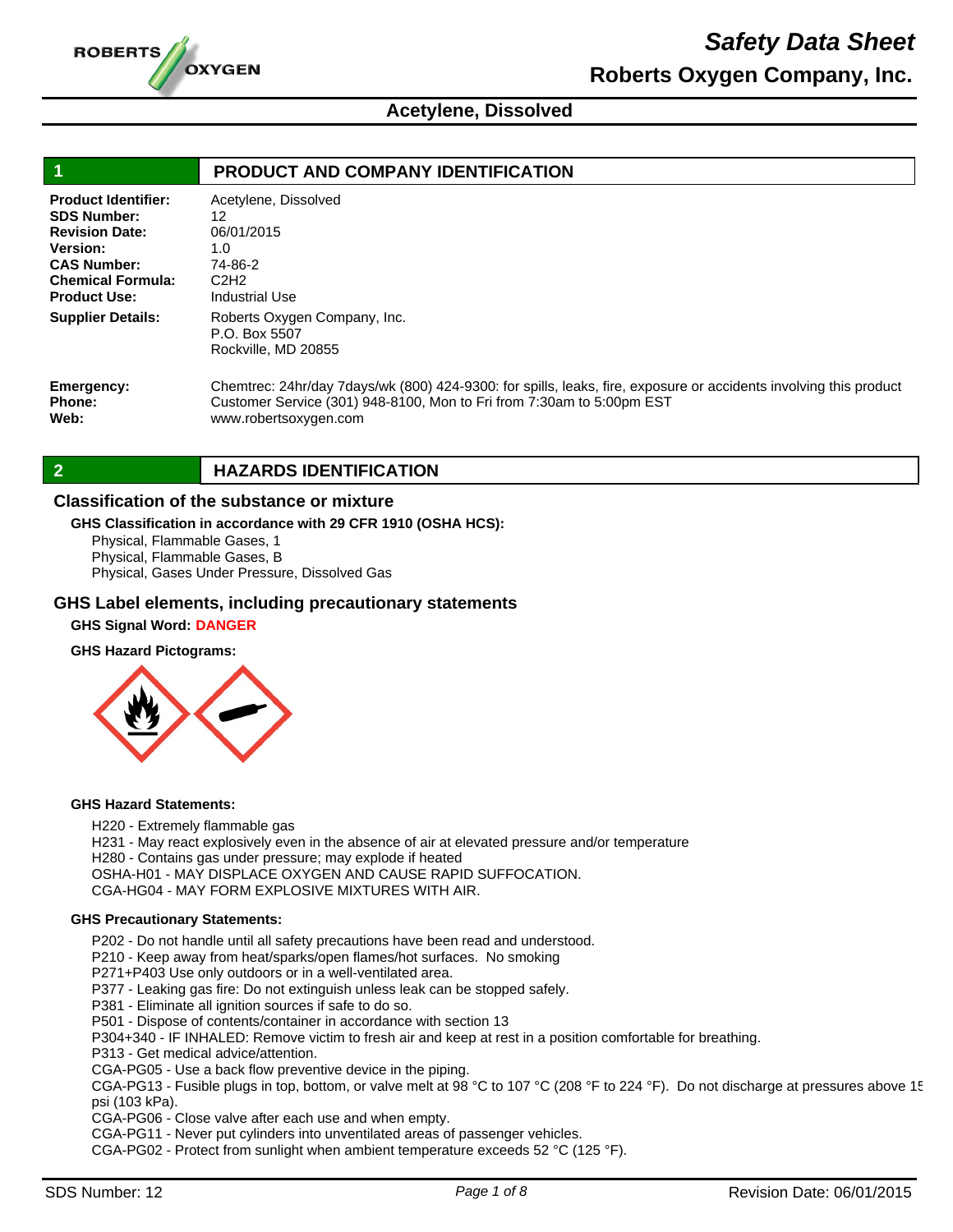

CGA-PG27 - Read and follow the Safety Data Sheet (SOS) before use. OSHA-PG01 - DO NOT REMOVE THIS PRODUCT LABEL (or equivalent wording).

## **Hazards not otherwise classified (HNOC) or not covered by GHS**

When using this product in welding and cutting, read and understand the manufacturer's instructions and the precautionary label on the product. For additional information regarding welding and cutting safety conatct the American Welding Society (AWS) www.aws.org and request the publication, "Safety in Welding, Cutting, and Allied Processes". Refer to NFPA 51B, Standard for Fire Prevention During Welding, Cutting, and Other Hotwork.

## **3 COMPOSITION/INFORMATION ON INGREDIENTS**

#### **Ingredients:**

Cas# % Chemical Name

------------------------------------------------------- 74-86-2 100% Acetylene, dissolved

## **4 FIRST AID MEASURES** Remove to fresh air and keep comfortable for breathing. If breathing is difficult, give oxygen. If breathing has stopped, give artificial respiration. Get medical attention immediately. For exposure to liquid, immediately warm frostbite area with warm water not to exceed 105°F (41°C). Water temperature should be tolerable to normal skin. Maintain skin warming for at least 15 minutes or until normal coloring and sensation have returned to the affected area. In case of massive exposure, remove clothing while howering with warm water. Seek medical evaluation and treatment as soon as possible. **Inhalation: Skin Contact:**

Immediately flush eyes thoroughly with water for at least 15 minutes. Hold the eyelids open and away from the eyeballs to ensure that all surfaces are flushed thoroughly. Get immediate medical attention. Ingestion is not considered a potential route of exposure **Eye Contact: Ingestion:**

### **Symptoms and Effects, Acute and Delayed:**

Simple asphyxiant. May cause suffocation by displacing the oxygen in the air. Exposure to oxygen-deficient atmosphere (<19.5%) may cause dizziness, drowsiness, nausea, vomiting, excess salivation, diminished mental alertness, loss of consciousness and death. Exposure to atmospheres containing 8-10% or less oxygen will bring about unconsciousness without warning and so quickly that the individuals cannot help or protect themselves. Lack of sufficient oxygen may cause serious injury or death. Depending on concentration and duration of exposure to carbon dioxide may cause increased respirations, headache, mild narcotic effects, increased blood pressure and pulse, and asphyxiation. Symptoms of overexposure become more apparent when atmospheric oxygen is decreased to 15-17%. Contact with liquid may cause cold burns/frostbite.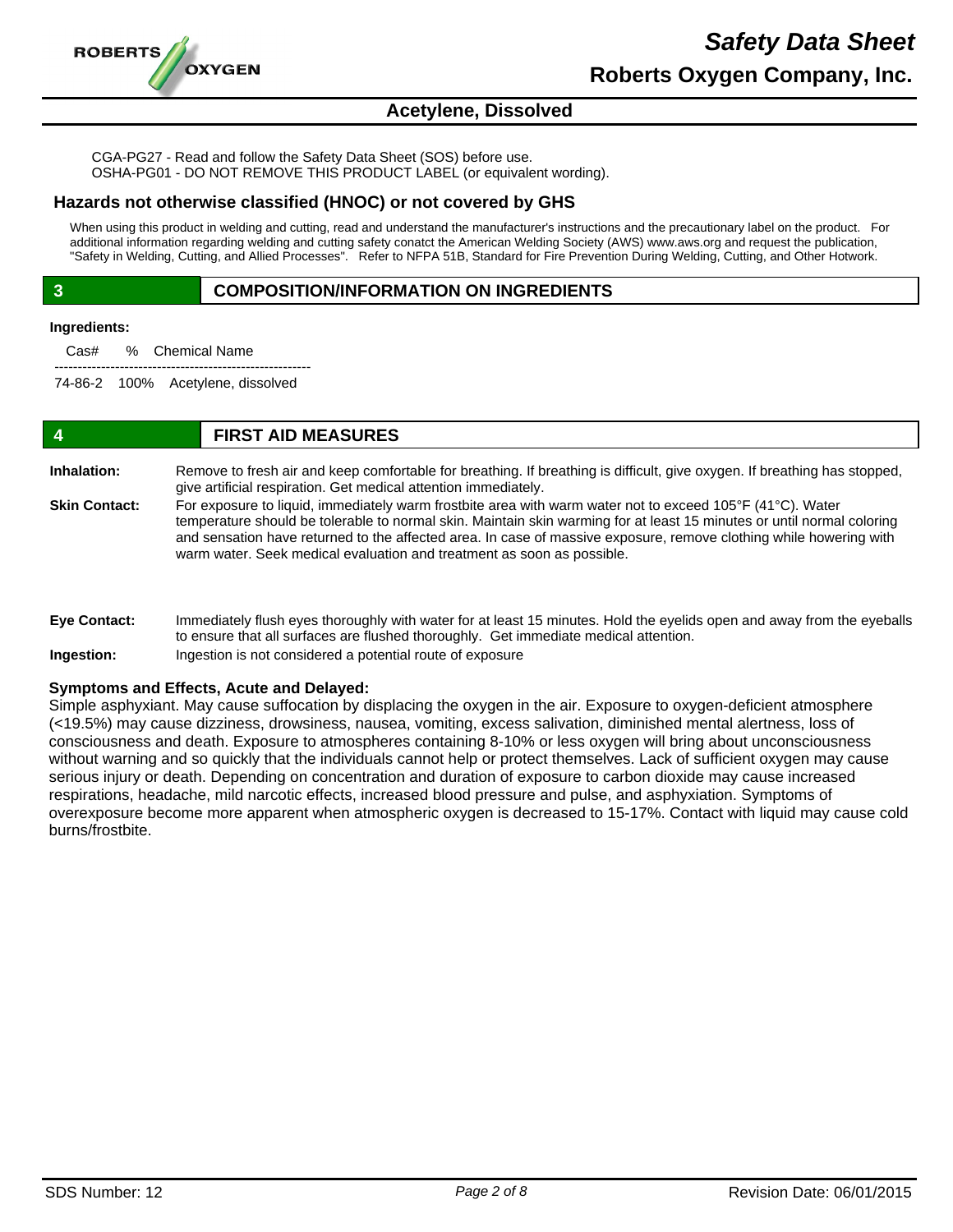

# *Safety Data Sheet* **Roberts Oxygen Company, Inc.**

## **Acetylene, Dissolved**

## **5 FIRE FIGHTING MEASURES**

| <b>Flammability:</b>       | $2.5 - 100$ vol % |
|----------------------------|-------------------|
| <b>Flash Point:</b>        | N/a               |
| <b>Flash Point Method:</b> | N/a               |
| <b>Burning Rate:</b>       | N/a               |
| <b>Autoignition Temp:</b>  | N/a               |
| LEL:                       | N/a               |
|                            |                   |

Firefighting instructions

Evacuate all personnel from the danger area. Use self-contained breathing apparatus (SCBA) and protective clothing. Immediately cool containers with water from maximum distance. Stop flow of gas if safe to do so, while continuing cooling water spray. Remove ignition sources if safe to do so. Remove containers from area of fire if safe to do so. On-site fire brigades must comply with OSHA 29 CFR 1910.156 and applicable standards under 29 CFR 1910 Subpart L-Fire Protection.

Compressed gas: Asphyxiant, suffocation hazard by lack of oxygen.

Standard protective clothing and equipment (Self Contained Breathing Apparatus) for fire fighters.

Use fire control measures appropriate for the surrounding fire. Exposure to fire and heat radiation may cause gas containers to rupture. Cool endangered containers with water spray jet from a protected position. Prevent water used in emergency cases from entering sewers and drainage systems. Stop flow of product if safe to do so. Use water spray or fog to knock down fire fumes if possible.

## **6 ACCIDENTAL RELEASE MEASURES**

Stop the release or leak if safe to do. Evacuate the area.

Wear self contained breathing apparatus, when entering area unless the atmopshere is proven to be safe.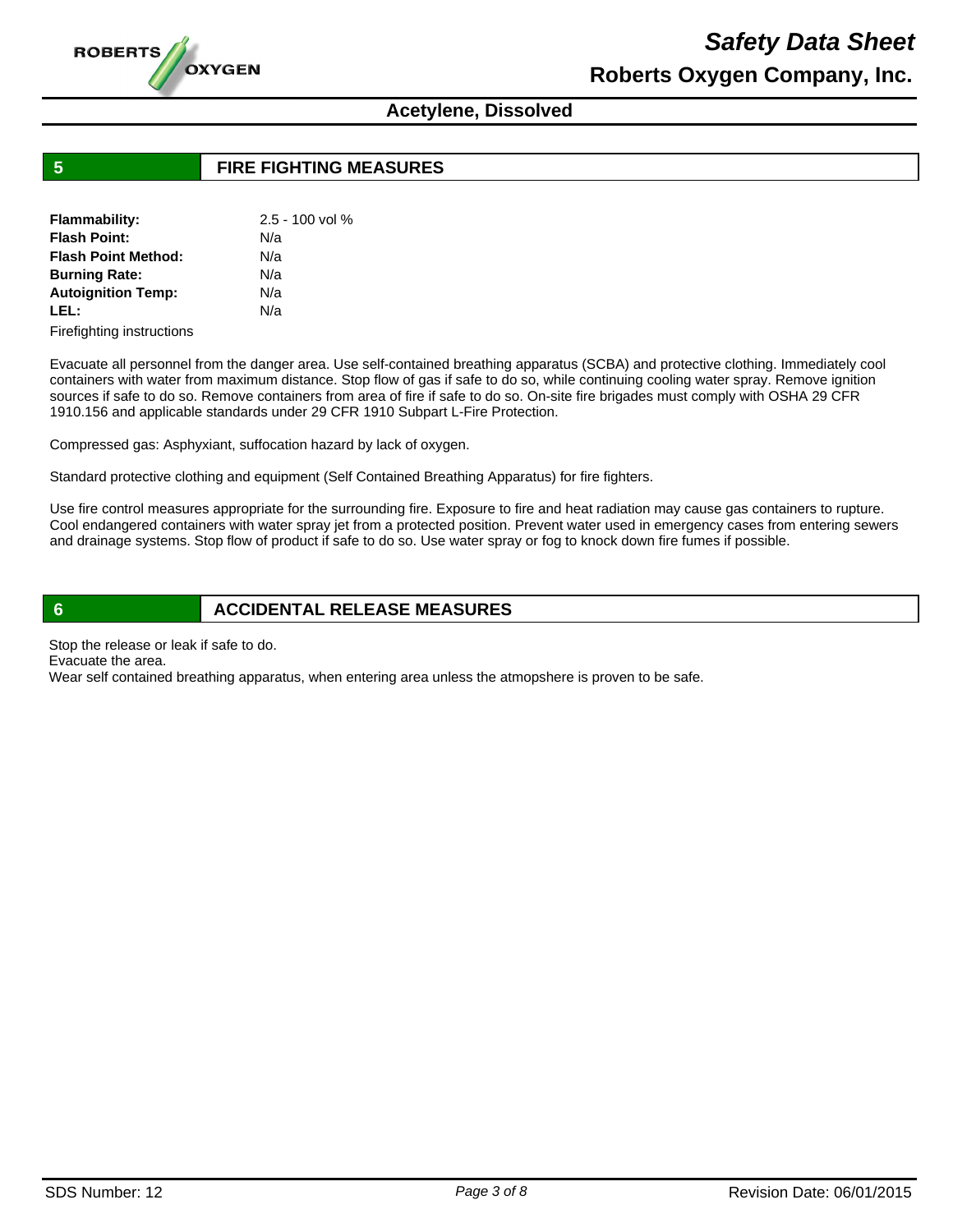

## **FIGURE 12 IN STORAGE**

| <b>Handling Precautions:</b> | Acetylene cylinders are heavier than other cylinders because they are packed with a porous filler<br>material and acetone or dimethylformamide. Never use acetylene in excess of 15 psig pressure. Ensure<br>adequate ventilation. Solvent may accumulate in piping systems. For maintenance activities use<br>appropriate resistant gloves, assess the necessity to use a respiratory filter device (specify gloves and<br>filters for DMF or acetone use), and wear safety goggles. Avoid breathing the vapor of the solvent.<br>Provide adequate ventilation. Protect cylinders from physical damage; do not drag, roll, slide or drop. Do<br>not allow storage area temperature to exceed 50°C (122°F). Only experienced and properly instructed<br>persons should handle compressed gases/cryogenic liquids.<br>Before using the product, determine its identity by reading the label. Know and understand the<br>properties and hazards of the product before use. When doubt exists as to the correct handling<br>procedure for a particular gas, contact the supplier. Do not remove or deface labels provided by the<br>supplier for the identification of the cylinder contents. When moving cylinders, even for short distances,<br>use a cart (trolley, hand truck, etc.) designed to transport cylinders. Leave valve protection caps in place<br>until the container has been secured against either a wall or bench or placed in a container stand and is<br>ready for use. Use an adjustable strap wrench to remove over-tight or rusted caps. Before connecting<br>the container, check the complete gas system for suitability, particularly for pressure rating and<br>materials. Before connecting the container for use, ensure that back feed from the system into the<br>container is prevented. Ensure the complete gas system is compatible for pressure rating and materials<br>of construction. Ensure the complete gas system has been checked for leaks before use. Employ<br>suitable pressure regulating devices on all containers when the gas is being emitted to systems with<br>lower pressure rating than that of the container. Never insert an object (e.g. wrench, screwdriver, pry<br>bar, etc.) into valve cap openings. Doing so may damage valve, causing a leak to occur. Open valve<br>slowly. If user experiences any difficulty operating cylinder valve discontinue use and contact supplier.<br>Close container valve after each use and when empty, even if still connected to equipment. Never<br>attempt to repair or modify container valves or safety relief devices. Damaged valves should be reported<br>immediately to the supplier. Close valve after each use and when empty. Replace outlet caps or plugs<br>and container caps as soon as container is disconnected from equipment. Do not subject containers to<br>abnormal mechanical shock. Never attempt to lift a cylinder by its valve protection cap or guard. Do not<br>use containers as rollers or supports or for any other purpose than to contain the gas as supplied. Never<br>strike an arc on a compressed gas cylinder or make a cylinder a part of an electrical circuit. Do not<br>smoke while handling product or cylinders. Never re-compress a gas or a gas mixture without first<br>consulting the supplier. Never attempt to transfer gases from one cylinder/container to another. Always<br>use backflow protective device in piping. Purge air from system before introducing gas. When returning<br>cylinder install valve outlet cap or plug leak tight. Never use direct flame or electrical heating devices to<br>raise the pressure of a container. Containers should not be subjected to temperatures above 50°C<br>(122°F). All piped systems and associated equipment must be grounded.<br>For additional handling recommendations, consult Compressed Gas Association's Pamphlet P-1 |
|------------------------------|---------------------------------------------------------------------------------------------------------------------------------------------------------------------------------------------------------------------------------------------------------------------------------------------------------------------------------------------------------------------------------------------------------------------------------------------------------------------------------------------------------------------------------------------------------------------------------------------------------------------------------------------------------------------------------------------------------------------------------------------------------------------------------------------------------------------------------------------------------------------------------------------------------------------------------------------------------------------------------------------------------------------------------------------------------------------------------------------------------------------------------------------------------------------------------------------------------------------------------------------------------------------------------------------------------------------------------------------------------------------------------------------------------------------------------------------------------------------------------------------------------------------------------------------------------------------------------------------------------------------------------------------------------------------------------------------------------------------------------------------------------------------------------------------------------------------------------------------------------------------------------------------------------------------------------------------------------------------------------------------------------------------------------------------------------------------------------------------------------------------------------------------------------------------------------------------------------------------------------------------------------------------------------------------------------------------------------------------------------------------------------------------------------------------------------------------------------------------------------------------------------------------------------------------------------------------------------------------------------------------------------------------------------------------------------------------------------------------------------------------------------------------------------------------------------------------------------------------------------------------------------------------------------------------------------------------------------------------------------------------------------------------------------------------------------------------------------------------------------------------------------------------------------------------------------------------------------------------------------------------------------------------------------------------------------------------------------------------------------------------------------------------------------------------------------------------------------------------------------------------------------------------------------------------------------------------------------------------------------------------------------------------------------------------------------------------------------------------------------------------------------------------------------------------------------------------------------------------------------------------------------------------------------------------------------------|
| <b>Storage Requirements:</b> | Store only where temperature will not exceed 125°F (52°C). Post "No Smoking or Open Flames" signs in<br>storage and use areas. There must be no sources of ignition. Separate packages and protect against<br>potential fire and/or explosion damage following appropriate codes and requirements (e.g., NFPA 30,<br>NFPA 55, NFPA 70, and/or NFPA 221 in the U.S.) or according to requirements determined by the<br>Authority Having Jurisdiction (AHJ). Always secure containers upright to keep them from falling or being<br>knocked over. Install valve protection cap, if provided, firmly in place by hand when the container is not<br>in use. Store full and empty containers separately. Use a first-in, first-out inventory system to prevent<br>storing full containers for long periods.<br>For additional storage recommendations, consult Compressed Gas Association's Pamphlet P-1                                                                                                                                                                                                                                                                                                                                                                                                                                                                                                                                                                                                                                                                                                                                                                                                                                                                                                                                                                                                                                                                                                                                                                                                                                                                                                                                                                                                                                                                                                                                                                                                                                                                                                                                                                                                                                                                                                                                                                                                                                                                                                                                                                                                                                                                                                                                                                                                                                                                                                                                                                                                                                                                                                                                                                                                                                                                                                                                                                                                                                   |
|                              | Acetylene storage in excess of 2,500 cu ft is prohibited in buildings and other occupancies                                                                                                                                                                                                                                                                                                                                                                                                                                                                                                                                                                                                                                                                                                                                                                                                                                                                                                                                                                                                                                                                                                                                                                                                                                                                                                                                                                                                                                                                                                                                                                                                                                                                                                                                                                                                                                                                                                                                                                                                                                                                                                                                                                                                                                                                                                                                                                                                                                                                                                                                                                                                                                                                                                                                                                                                                                                                                                                                                                                                                                                                                                                                                                                                                                                                                                                                                                                                                                                                                                                                                                                                                                                                                                                                                                                                                                           |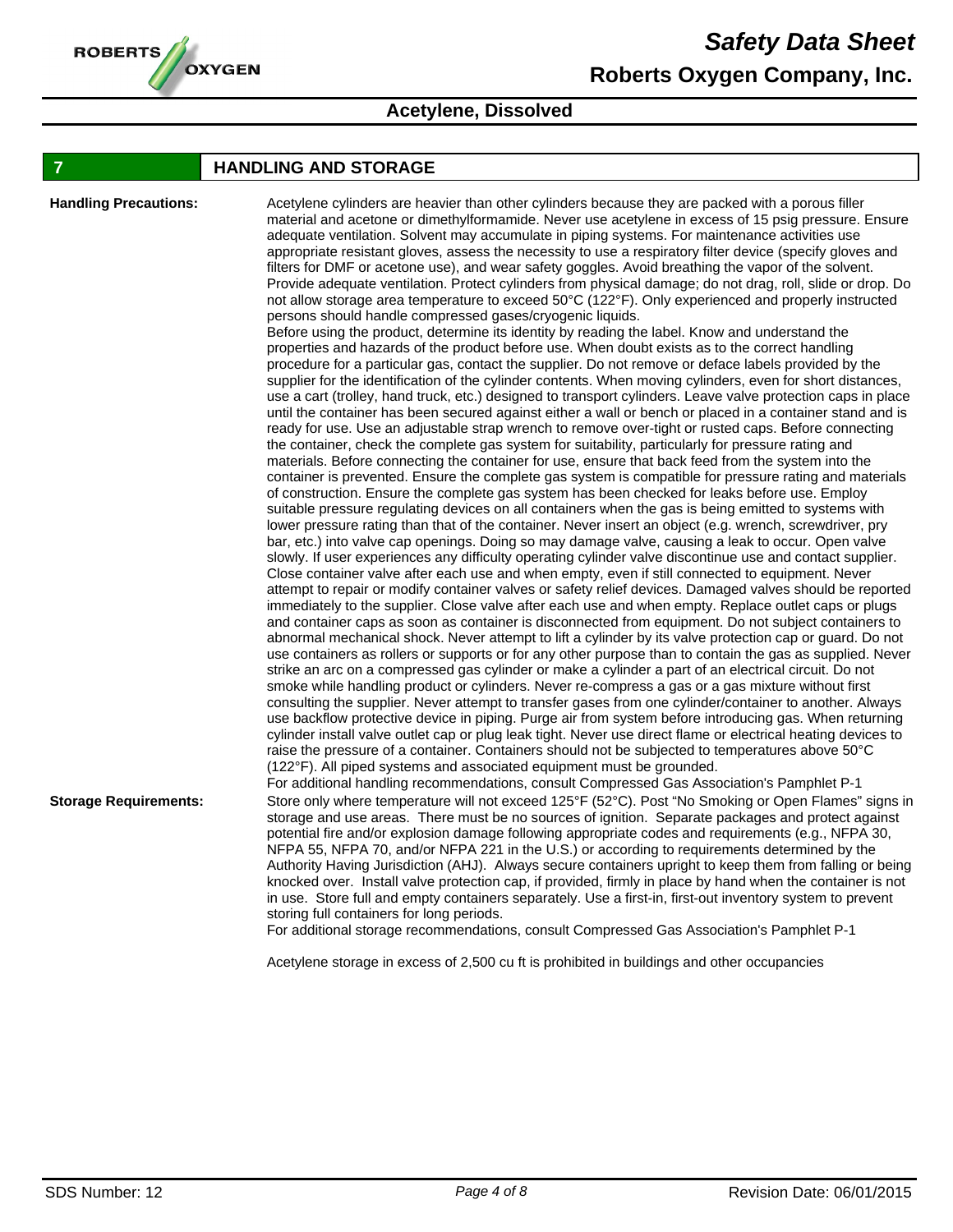

### **8 EXPOSURE CONTROLS/PERSONAL PROTECTION**

| <b>Engineering Controls:</b>                                           | An explosion-proof local exhaust system or a mechanical system is acceptable if it can prevent oxygen<br>deficiency and keep hazardous fumes and gases below all applicable exposure limits in the worker's<br>breathing area. During welding, ensure that there is adequate ventilation to keep worker exposure below<br>applicable limits for fumes, gases, and other by-products of welding. Do not breathe fumes or gases.<br>Short-term overexposure to fumes may cause dizziness, nausea, and dryness or irritation of the nose,<br>throat, and eyes, or may cause other similar discomfort.                                                       |
|------------------------------------------------------------------------|----------------------------------------------------------------------------------------------------------------------------------------------------------------------------------------------------------------------------------------------------------------------------------------------------------------------------------------------------------------------------------------------------------------------------------------------------------------------------------------------------------------------------------------------------------------------------------------------------------------------------------------------------------|
| <b>Personal Protective</b><br>Equipment:                               | Eye Protection: Safety spectacles with unperforated sideshields                                                                                                                                                                                                                                                                                                                                                                                                                                                                                                                                                                                          |
|                                                                        | Skin and Body Protections: As needed for welding, wear hand, head and body protection to help prevent<br>injury from radiation and sparks (See: ANSI Z49.1). At a minimum, this includes welders gloves and<br>protective goggles, and may include arm protection, aprons, hats and shoulder protections as well as fire<br>protected clothing                                                                                                                                                                                                                                                                                                           |
|                                                                        | Respiratory Protections: When workplace conditions warrant respirator use, follow a respiratory<br>protection program that meets OSHA 29 CFR 1910.134, ANSI Z88.2, or MSHA 30 CFR 72.710 (where<br>applicable). Use an air-supplied or air-purifying cartridge if the action level is exceeded. Ensure that the<br>respirator has the appropriate protection factor for the exposure level. If cartridge type respirators are<br>used, the cartridge must be appropriate for the chemical exposure (e.g., an organic vapor cartridge).<br>For emergencies or instances with unknown exposure levels, use a<br>self-contained breathing apparatus (SCBA). |
|                                                                        | Thermal Hazard Protection: Wear cold insulating gloves when transfilling or breaking transfer<br>connections                                                                                                                                                                                                                                                                                                                                                                                                                                                                                                                                             |
|                                                                        | Other: Consider the use of flame resistant anti-static clothing. Wear leather safety gloves and safety<br>shoes when handling cylinders                                                                                                                                                                                                                                                                                                                                                                                                                                                                                                                  |
| Acetylene (74-86-2) Exposure Limits:<br>OSHA (TWA//PEL): Not Specified |                                                                                                                                                                                                                                                                                                                                                                                                                                                                                                                                                                                                                                                          |

 ACGIH (TWA/TLV): Not Specified NIOSH: 2500 ppm

## **9 PHYSICAL AND CHEMICAL PROPERTIES**

**Physical State: Odor Threshold: Particle Size: Spec Grav./Density: Viscosity: Sat. Vap. Conc.: Boiling Point: Flammability: Partition Coefficient: Vapor Pressure: pH: Evap. Rate: Molecular weight: Decomp Temp:** Appearance: Colorless gas

Dissolved Gas Not applicable Not applicable 0.07314 lbs/ft<sup>3</sup> Not applicable Not applicable -84 °C 2.5-100 vol% Not applicable 4400 kPa Not applicable Not applicable 26.04g/mol 635°C

**Odor: Molecular Formula: Solubility: Softening Point: Percent Volatile: Heat Value: Freezing/Melting Pt.: Flash Point: Octanol: Vapor Density: VOC: Bulk Density: Auto-Ignition Temp: UFL/LFL:**

Garlic like C2H2 Water: 1185 mg/l Not applicable Not applicable Not applicable No data available No data available Not applicable No data available Not applicable Not applicable 305°C Not applicable

Sublimation point: -83.3 °C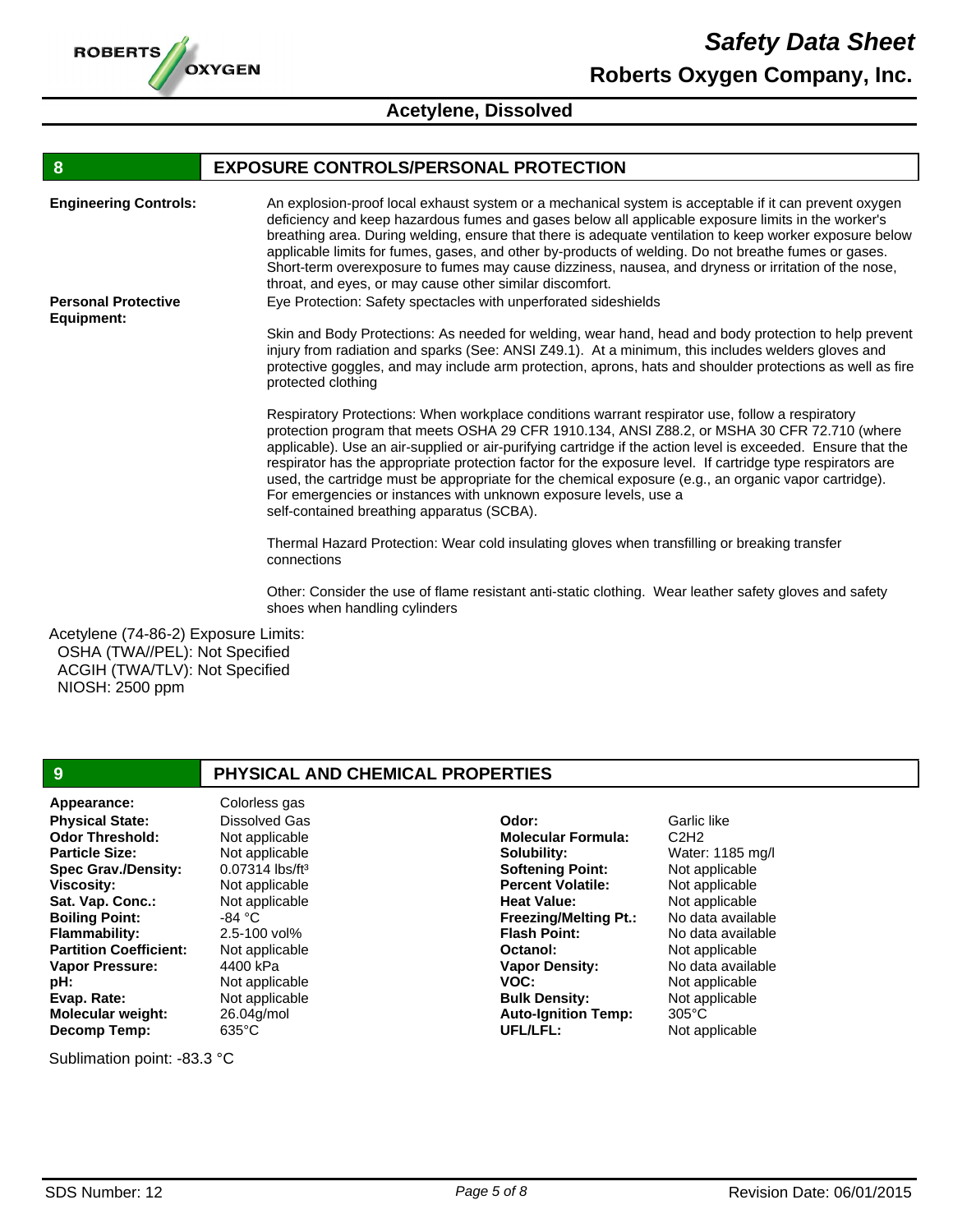

#### **10 STABILITY AND REACTIVITY** Stable as shipped. Do not use at pressure above 15 psig Under certain conditions, acetylene can react with copper, silver, and mercury to form acetylides, compounds which can act as ignition sources. Brasses containing less than 65% copper in the alloy and certain nickel alloys are suitable for acetylene service under normal conditions. Acetylene can react explosively when combined with oxygen and other oxidizers including all halogens and halogen compounds. The presence of moisture, certain acids, or alkaline materials tends to enhance the formation of copper acetylides. Oxygen. Oxidizing agents. Forms explosive acetylides with copper, silver and mercury. Do not use alloys containing more than 65% copper. Air, Oxidizer. Do not use alloys containing more than 43% silver. Thermal decomposition or burning may product carbon monoxide, carbon dioxide and hydrogen. The welding and cutting process may form reaction products such as carbon monoxide and carbon dioxide. Other decomposition products of normal operation originates from the volatilization, reaction or oxidation fo the materila being worked. None **Stability: Conditions to Avoid: Materials to Avoid: Hazardous Decomposition: Hazardous Polymerization:**

## **11 TOXICOLOGICAL INFORMATION**

Acute Oral Toxicity : No data is available on the product itself. Inhalation : No data is available on the product itself. Acute Dermal Toxicity : No data is available on the product itself. Skin corrosion/irritation : No data available. Serious eye damage/eye irritation: No data available. Sensitization. : No data available

## **12 ECOLOGICAL INFORMATION**

Persistence and degradability: Will rapidly degrade by indirect photolysis in air. Will not undergo hydrolysis.

Bioaccumulative potential: Log Pow - 0.37

Log Kow - Not applicable.

Bioaccumulative potential- Not expected to bioaccumulate due to the low log Kow (log Kow < 4).

Mobility in soil: No data available.

Ecology in soil: Because of its high volatility, the product is unlikely to cause ground or water pollution.

Effect on ozone layer: No known effects from this product.

Effect on the global warming: No known effects from this product

## **13 DISPOSAL CONSIDERATIONS**

Waste treatment methods:

May be vented to atmosphere in a well ventilated place. Do not discharge into any place where its accumulation could be dangerous.

Waste disposal recommendations:

Dispose of contents/container in accordance with local/regional/national/international regulations. Contact supplier for any special requirements.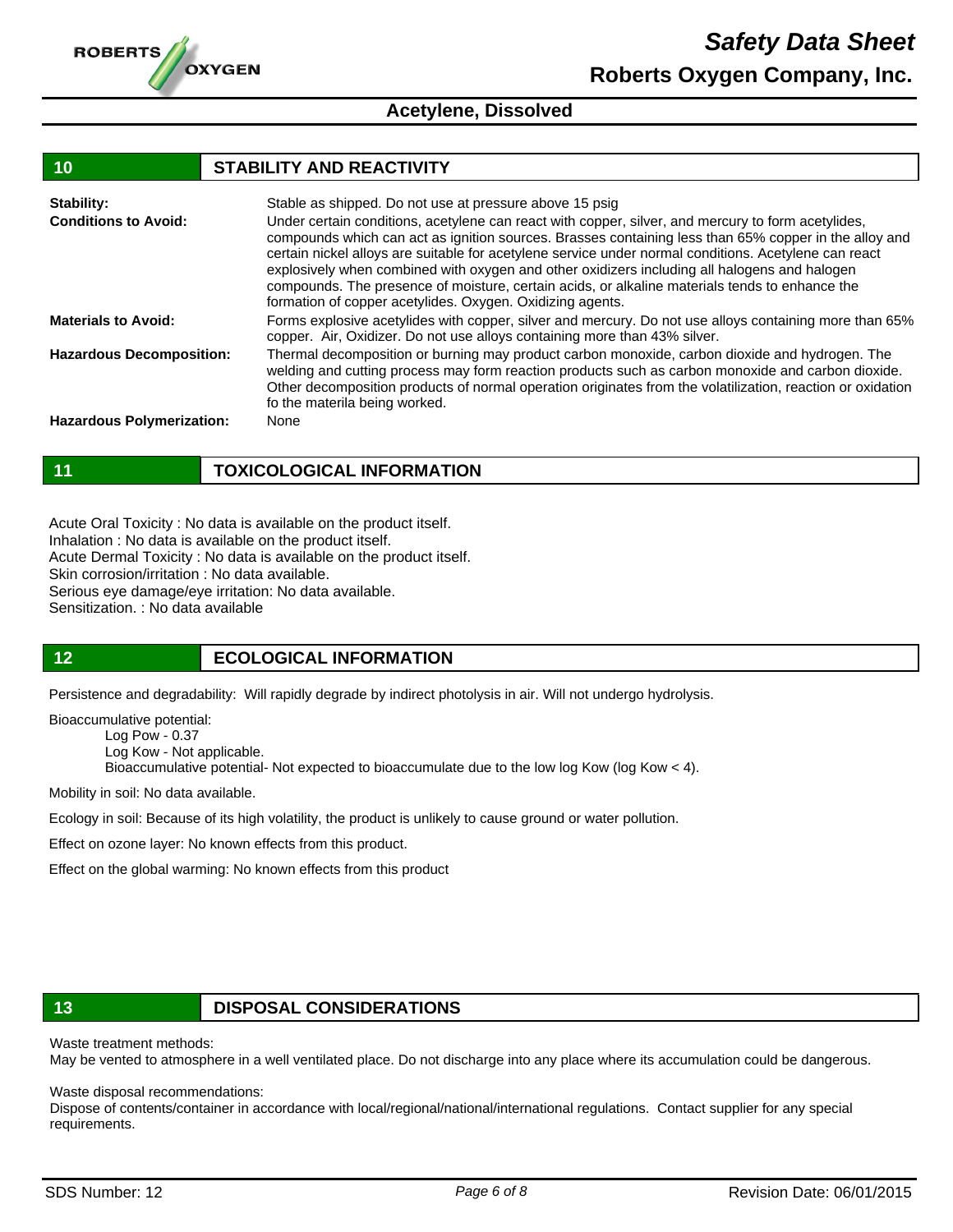

### **14 TRANSPORT INFORMATION**

UN1001, Acetylene, dissolved, 2.1

Avoid transport on vehicles where the load space is not separated from the driver's compartment. Ensure vehicle driver is aware of the potential hazards of the load and knows what to do in the event of an accident or an emergency. Before transporting cylinders: Ensure there is adequate ventilation. Ensure that cylinders are firmly secured. Ensure cylinder valve is closed and not leaking. Ensure valve outlet cap cap (where provided is correctly fitted. Ensure valve protection device (where provided) is correctly fitted.

## **15 REGULATORY INFORMATION**

Component (CAS#) [%] - CODES

---------------------------------------------------------------- Acetylene, dissolved (74-86-2) [100%] MASS, NJHS, PA, TSCA, TXAIR

Regulatory CODE Descriptions

---------------------------------------------------------------- MASS = MA Massachusetts Hazardous Substances List NJHS = NJ Right-to-Know Hazardous Substances PA = PA Right-To-Know List of Hazardous Substances TSCA = Toxic Substances Control Act TXAIR = TX Air Contaminants with Health Effects Screening Level